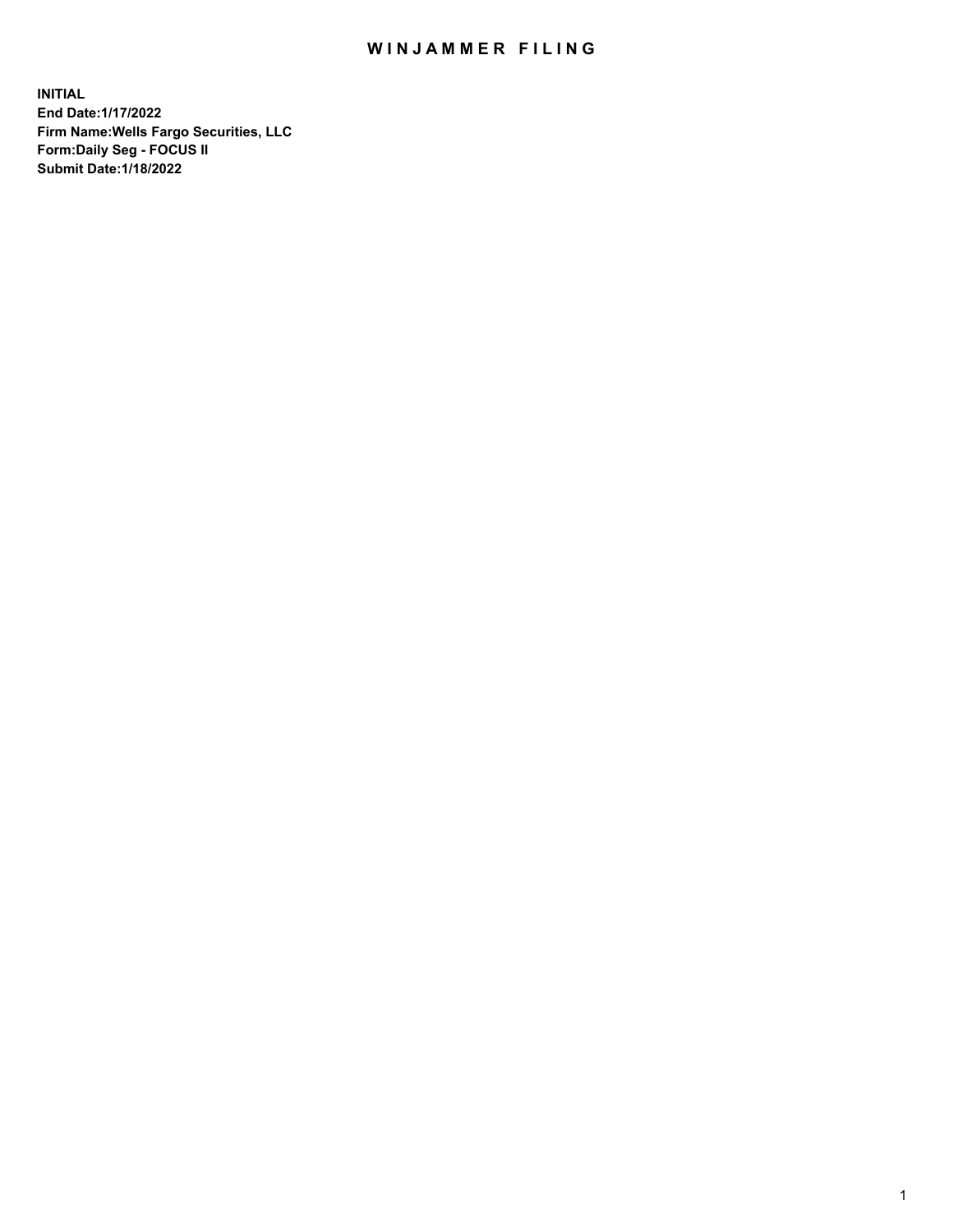**INITIAL End Date:1/17/2022 Firm Name:Wells Fargo Securities, LLC Form:Daily Seg - FOCUS II Submit Date:1/18/2022 Daily Segregation - Cover Page**

| Name of Company                                                                                                                                                                                                                                                                                                                | <b>Wells Fargo Securities LLC</b>                          |
|--------------------------------------------------------------------------------------------------------------------------------------------------------------------------------------------------------------------------------------------------------------------------------------------------------------------------------|------------------------------------------------------------|
| <b>Contact Name</b>                                                                                                                                                                                                                                                                                                            | <b>James Gnall</b>                                         |
| <b>Contact Phone Number</b>                                                                                                                                                                                                                                                                                                    | 917-699-6822                                               |
| <b>Contact Email Address</b>                                                                                                                                                                                                                                                                                                   | james.w.gnall@wellsfargo.com                               |
| FCM's Customer Segregated Funds Residual Interest Target (choose one):<br>a. Minimum dollar amount: ; or<br>b. Minimum percentage of customer segregated funds required:% ; or<br>c. Dollar amount range between: and; or<br>d. Percentage range of customer segregated funds required between:% and%.                         | 115,000,000<br><u>0</u><br>0 <sub>0</sub><br>00            |
| FCM's Customer Secured Amount Funds Residual Interest Target (choose one):<br>a. Minimum dollar amount: ; or<br>b. Minimum percentage of customer secured funds required:%; or<br>c. Dollar amount range between: and; or<br>d. Percentage range of customer secured funds required between:% and%.                            | 30,000,000<br><u>0</u><br>0 <sub>0</sub><br>0 <sub>0</sub> |
| FCM's Cleared Swaps Customer Collateral Residual Interest Target (choose one):<br>a. Minimum dollar amount: ; or<br>b. Minimum percentage of cleared swaps customer collateral required:% ; or<br>c. Dollar amount range between: and; or<br>d. Percentage range of cleared swaps customer collateral required between:% and%. | 340,000,000<br><u>0</u><br>00<br>00                        |

Attach supporting documents CH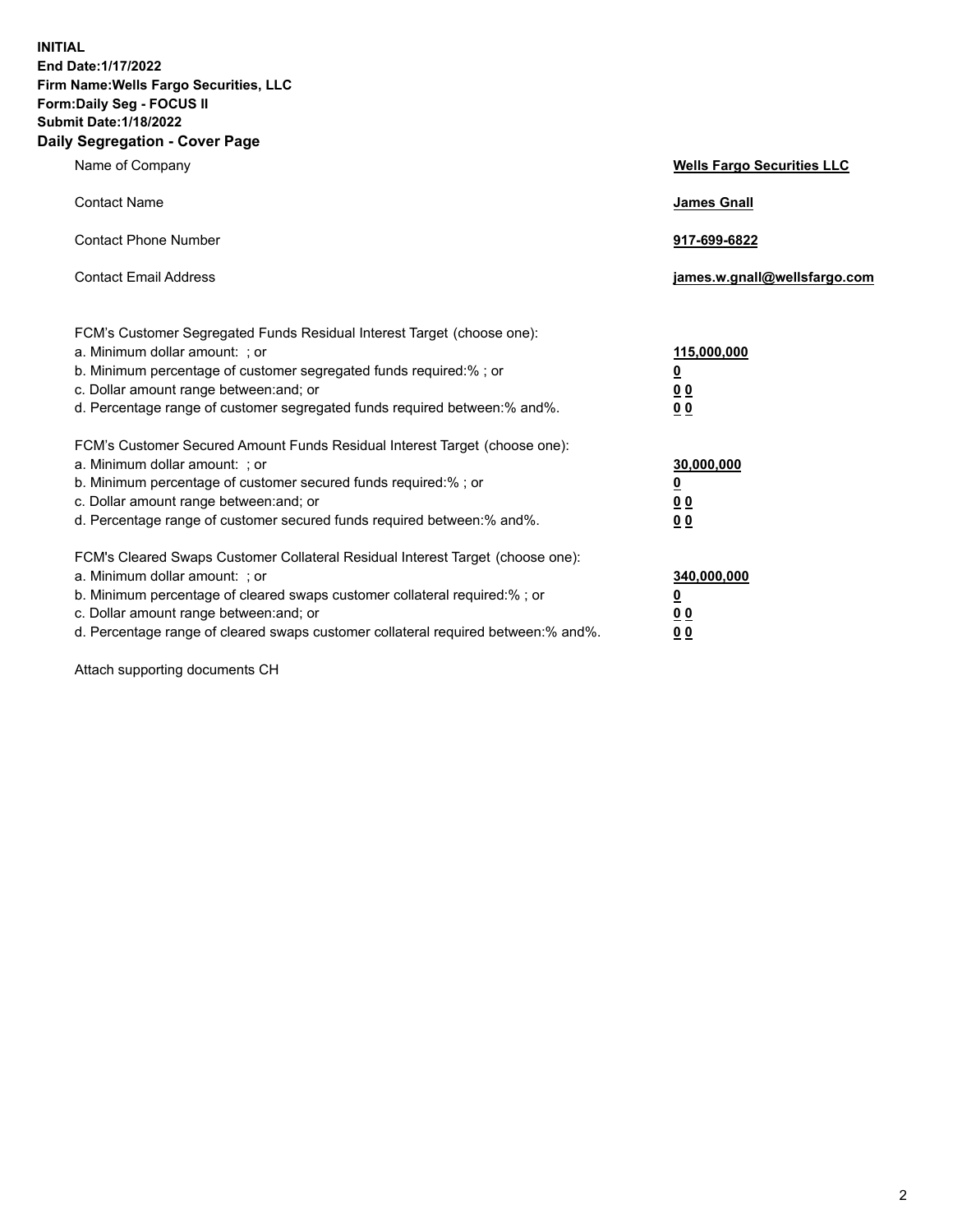**INITIAL End Date:1/17/2022 Firm Name:Wells Fargo Securities, LLC Form:Daily Seg - FOCUS II Submit Date:1/18/2022**

## **Daily Segregation - Secured Amounts**

|                | Foreign Futures and Foreign Options Secured Amounts                                         |                                  |
|----------------|---------------------------------------------------------------------------------------------|----------------------------------|
|                | Amount required to be set aside pursuant to law, rule or regulation of a foreign            | $Q$ [7305]                       |
|                | government or a rule of a self-regulatory organization authorized thereunder                |                                  |
| 1.             | Net ledger balance - Foreign Futures and Foreign Option Trading - All Customers             |                                  |
|                | A. Cash                                                                                     | 227,742,910 [7315]               |
|                | B. Securities (at market)                                                                   | 189,245,523 [7317]               |
| 2.             | Net unrealized profit (loss) in open futures contracts traded on a foreign board of trade   | 25,697,195 [7325]                |
| 3.             | Exchange traded options                                                                     |                                  |
|                | a. Market value of open option contracts purchased on a foreign board of trade              | 3,216 [7335]                     |
|                | b. Market value of open contracts granted (sold) on a foreign board of trade                | -13,444 [7337]                   |
| 4.             | Net equity (deficit) (add lines 1. 2. and 3.)                                               | 442,675,400 [7345]               |
| 5.             | Account liquidating to a deficit and account with a debit balances - gross amount           | 13,425,657 [7351]                |
|                | Less: amount offset by customer owned securities                                            | -13,421,731 [7352] 3,926 [7354]  |
| 6.             | Amount required to be set aside as the secured amount - Net Liquidating Equity              | 442,679,326 [7355]               |
|                | Method (add lines 4 and 5)                                                                  |                                  |
| 7.             | Greater of amount required to be set aside pursuant to foreign jurisdiction (above) or line | 442,679,326 [7360]               |
|                | 6.                                                                                          |                                  |
|                | FUNDS DEPOSITED IN SEPARATE REGULATION 30.7 ACCOUNTS                                        |                                  |
| 1.             | Cash in banks                                                                               |                                  |
|                | A. Banks located in the United States                                                       | 134,144,146 [7500]               |
|                | B. Other banks qualified under Regulation 30.7                                              | 3,381,003 [7520] 137,525,149     |
|                |                                                                                             | [7530]                           |
| 2.             | Securities                                                                                  |                                  |
|                | A. In safekeeping with banks located in the United States                                   | 139,541,977 [7540]               |
|                | B. In safekeeping with other banks qualified under Regulation 30.7                          | 0 [7560] 139,541,977 [7570]      |
| 3.             | Equities with registered futures commission merchants                                       |                                  |
|                | A. Cash                                                                                     | 23,424,726 [7580]                |
|                | <b>B.</b> Securities                                                                        | 59,706,917 [7590]                |
|                | C. Unrealized gain (loss) on open futures contracts                                         | 16,696,114 [7600]                |
|                | D. Value of long option contracts                                                           | 3,216 [7610]                     |
|                | E. Value of short option contracts                                                          | -13,444 [7615] 99,817,529 [7620] |
| 4.             | Amounts held by clearing organizations of foreign boards of trade                           |                                  |
|                | A. Cash                                                                                     | $0$ [7640]                       |
|                | <b>B.</b> Securities                                                                        | $0$ [7650]                       |
|                | C. Amount due to (from) clearing organization - daily variation                             | $0$ [7660]                       |
|                | D. Value of long option contracts<br>E. Value of short option contracts                     | $0$ [7670]                       |
| 5.             | Amounts held by members of foreign boards of trade                                          | 0 [7675] 0 [7680]                |
|                | A. Cash                                                                                     | $-19,101,309$ [7700]             |
|                | <b>B.</b> Securities                                                                        | 180,087,431 [7710]               |
|                | C. Unrealized gain (loss) on open futures contracts                                         | 13,047,009 [7720]                |
|                | D. Value of long option contracts                                                           | $0$ [7730]                       |
|                | E. Value of short option contracts                                                          | 0 [7735] 174,033,131 [7740]      |
| 6.             | Amounts with other depositories designated by a foreign board of trade                      | 0 [7760]                         |
| 7.             | Segregated funds on hand                                                                    | $0$ [7765]                       |
| 8.             | Total funds in separate section 30.7 accounts                                               | 550,917,786 [7770]               |
| 9.             | Excess (deficiency) Set Aside for Secured Amount (subtract line 7 Secured Statement         | 108,238,460 [7380]               |
|                | Page 1 from Line 8)                                                                         |                                  |
| $\overline{A}$ |                                                                                             | $AA$ $AA$ $T77001$               |

- 10. Management Target Amount for Excess funds in separate section 30.7 accounts **30,000,000** [7780]
- 11. Excess (deficiency) funds in separate 30.7 accounts over (under) Management Target **78,238,460** [7785]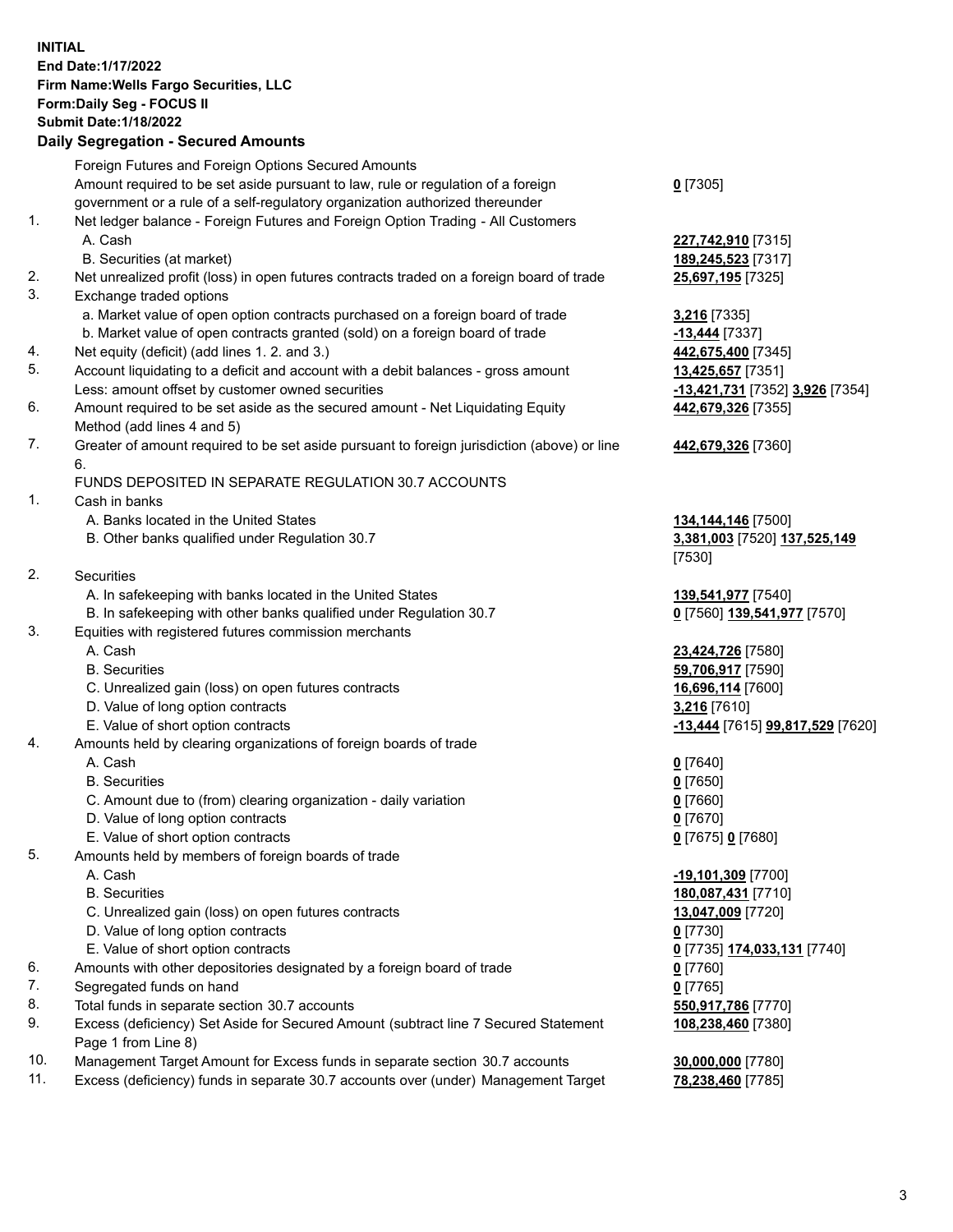**INITIAL End Date:1/17/2022 Firm Name:Wells Fargo Securities, LLC Form:Daily Seg - FOCUS II Submit Date:1/18/2022 Daily Segregation - Segregation Statement** SEGREGATION REQUIREMENTS(Section 4d(2) of the CEAct) 1. Net ledger balance A. Cash **3,137,210,247** [7010] B. Securities (at market) **1,990,081,643** [7020] 2. Net unrealized profit (loss) in open futures contracts traded on a contract market **116,446,342** [7030] 3. Exchange traded options A. Add market value of open option contracts purchased on a contract market **1,273,567,791** [7032] B. Deduct market value of open option contracts granted (sold) on a contract market **-1,212,666,489** [7033] 4. Net equity (deficit) (add lines 1, 2 and 3) **5,304,639,534** [7040] 5. Accounts liquidating to a deficit and accounts with debit balances - gross amount **128,929,300** [7045] Less: amount offset by customer securities **-128,927,354** [7047] **1,946** [7050] 6. Amount required to be segregated (add lines 4 and 5) **5,304,641,480** [7060] FUNDS IN SEGREGATED ACCOUNTS 7. Deposited in segregated funds bank accounts A. Cash **108,151,396** [7070] B. Securities representing investments of customers' funds (at market) **710,292,446** [7080] C. Securities held for particular customers or option customers in lieu of cash (at market) **92,242,689** [7090] 8. Margins on deposit with derivatives clearing organizations of contract markets A. Cash **2,949,290,159** [7100] B. Securities representing investments of customers' funds (at market) **149,300,232** [7110] C. Securities held for particular customers or option customers in lieu of cash (at market) **1,897,838,954** [7120] 9. Net settlement from (to) derivatives clearing organizations of contract markets **-58,379,945** [7130] 10. Exchange traded options A. Value of open long option contracts **1,273,567,791** [7132] B. Value of open short option contracts **-1,212,666,489** [7133] 11. Net equities with other FCMs A. Net liquidating equity **0** [7140] B. Securities representing investments of customers' funds (at market) **0** [7160] C. Securities held for particular customers or option customers in lieu of cash (at market) **0** [7170] 12. Segregated funds on hand **0** [7150] 13. Total amount in segregation (add lines 7 through 12) **5,909,637,233** [7180] 14. Excess (deficiency) funds in segregation (subtract line 6 from line 13) **604,995,753** [7190] 15. Management Target Amount for Excess funds in segregation **115,000,000** [7194] 16. Excess (deficiency) funds in segregation over (under) Management Target Amount **489,995,753** [7198]

Excess